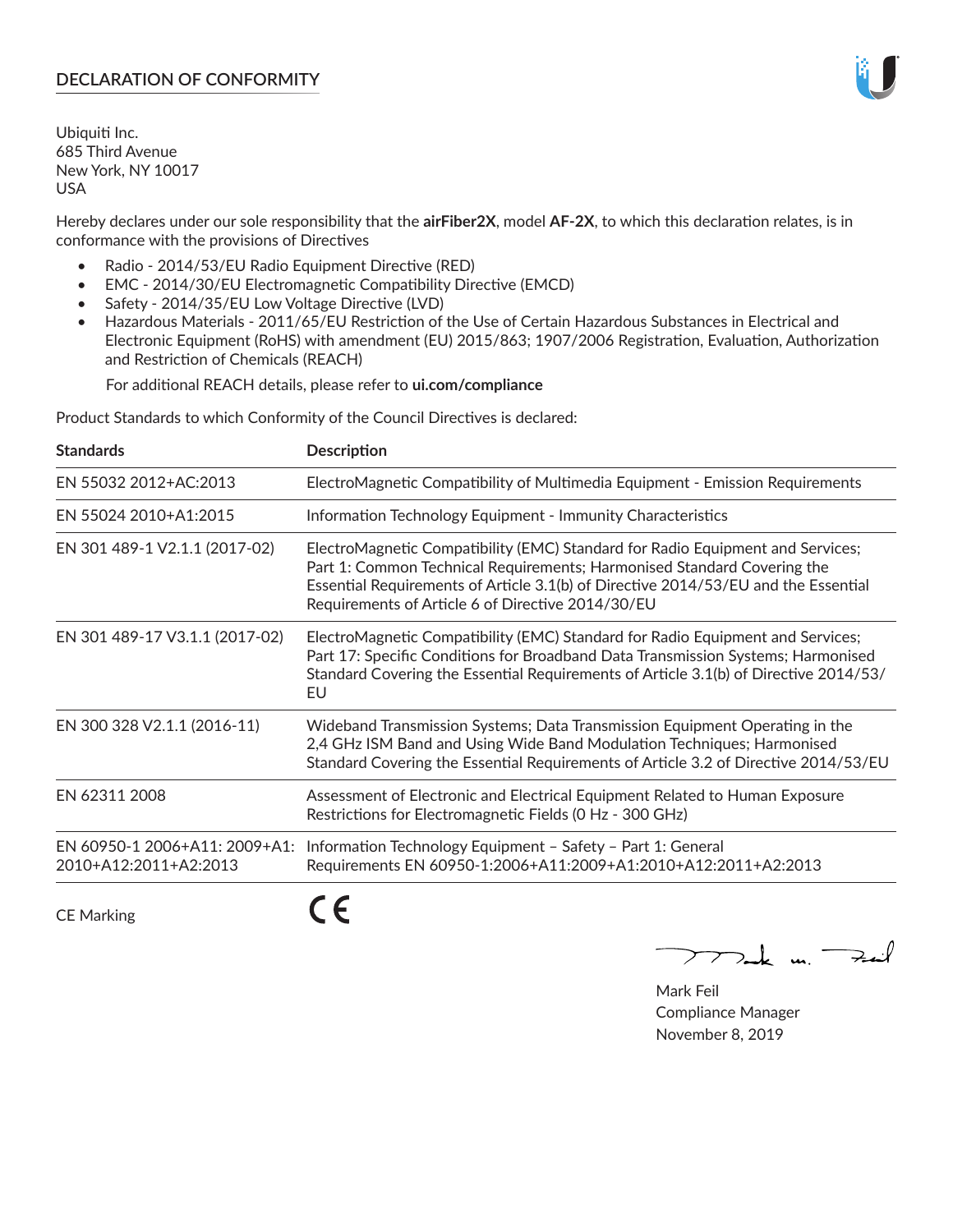# **DECLARATION OF CONFORMITY**



### **български** [Bulgarian]

С настоящото Ubiquiti декларира, че това устройство AF-2X е в съответствие със съществените изисквания и други приложими разпоредби на Директиви 2014/53/EC, 2014/30/ЕС, 2014/35/ЕС.

### **Hrvatski** [Croatian]

Ubiquiti ovim putem izjavljuje da je ovaj uređaj AF-2X sukladan osnovnim zahtjevima i ostalim bitnim odredbama Direktiva 2014/53/EU, 2014/30/EU, 2014/35/EU.

# **Čeština** [Czech]

Ubiquiti tímto prohlašuje, že toto AF-2X zařízení, je ve shodě se základními požadavky a dalšími příslušnými ustanoveními směrnic 2014/53/EU, 2014/30/EU, 2014/35/EU.

### **Dansk** [Danish]

Hermed, Ubiquiti, erklærer at denne AF-2X enhed, er i overensstemmelse med de væsentlige krav og øvrige relevante krav i direktiver 2014/53/EU, 2014/30/EU, 2014/35/EU.

### **Nederlands** [Dutch]

Hierbij verklaart Ubiquiti, dat deze AF-2X apparaat, in overeenstemming is met de essentiële eisen en de andere relevante bepalingen van richtlijnen 2014/53/EU, 2014/30/EU, 2014/35/EU.

### **English**

Hereby, Ubiquiti, declares that this AF-2X device, is in compliance with the essential requirements and other relevant provisions of Directives 2014/53/EU, 2014/30/EU, 2014/35/EU.

## **Eesti keel** [Estonian]

Käesolevaga Ubiquiti kinnitab, et antud AF-2X seade, on vastavus olulistele nõuetele ja teistele asjakohastele sätetele direktiivide 2014/53/EL, 2014/30/EL, 2014/35/EL.

### **Suomi** [Finnish]

Täten Ubiquiti vakuuttaa, että tämä AF-2X laite, on yhdenmukainen olennaisten vaatimusten ja muiden sitä koskevien direktiivien 2014/53/EU, 2014/30/EU, 2014/35/EU.

### **Français** [French]

Par la présente Ubiquiti déclare que l'appareil AF-2X, est conforme aux exigences essentielles et aux autres dispositions pertinentes des directives 2014/53/UE, 2014/30/UE, 2014/35/UE.

### **Deutsch** [German]

Hiermit erklärt Ubiquiti, dass sich dieses AF-2X Gerät, in Übereinstimmung mit den grundlegenden Anforderungen und den anderen relevanten Vorschriften der Richtlinien 2014/53/EU, 2014/30/EU, 2014/35/EU befindet.

### **Ελληνικά** [Greek]

Δια του παρόντος, Ubiquiti, δηλώνει ότι αυτή η συσκευή AF-2X, είναι σε συμμόρφωση με τις βασικές απαιτήσεις και τις λοιπές σχετικές διατάξεις των οδηγιών 2014/53/EE, 2014/30/EE, 2014/35/EE.

### **Magyar** [Hungarian]

Ezennel Ubiquiti kijelenti, hogy ez a AF-2X készülék megfelel az alapvető követelményeknek és más vonatkozó 2014/53/ EU, 2014/30/EU, 2014/35/EU irányelvek rendelkezéseit.

### **Íslenska** [Icelandic]

Hér, Ubiquiti, því yfir að þetta AF-2X tæki er í samræmi við grunnkröfur og önnur viðeigandi ákvæði tilskipana 2014/53/ ESB, 2014/30/ESB, 2014/35/ESB.

### **Italiano** [Italian]

Con la presente, Ubiquiti, dichiara che questo dispositivo AF-2X, è conforme ai requisiti essenziali ed alle altre disposizioni pertinenti delle direttive 2014/53/UE, 2014/30/UE, 2014/35/UE.